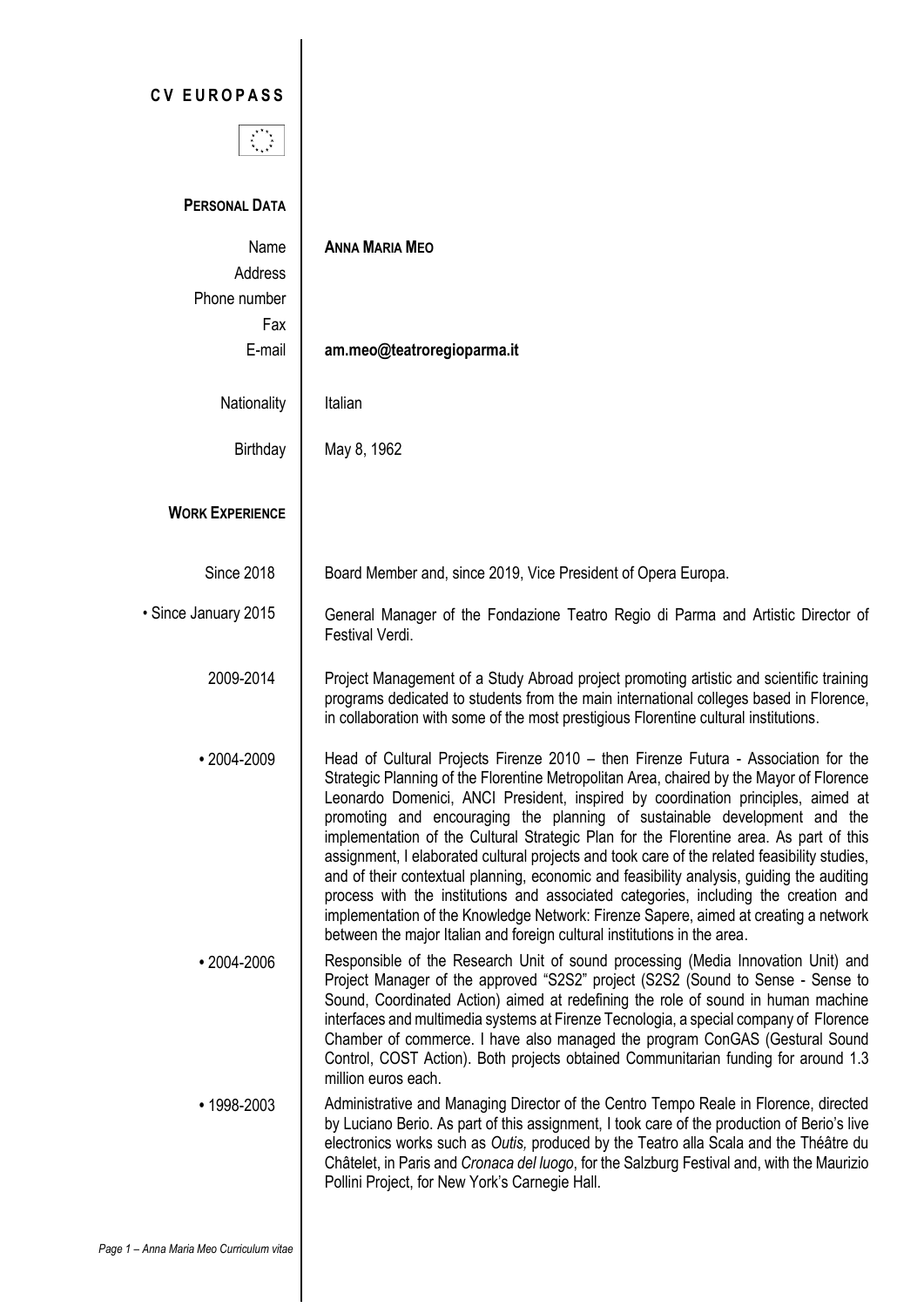- 1998-2002 Manager of the Fondazione William Walton at Villa La Mortella in Forio d'Ischia, the musician's last earthly residence, hosting a master class for opera singers and chamber music concerts.
- 1995-1998 Artistic Secretary of the Wexford Opera Festival, the main Irish opera event, dedicated to the less performed opera repertoire.
- 1990-1992 Production Director of the Mozart-Da Ponte Project, at the Ente Teatro Romano of Fiesole. Production and management of the subsequent tours in Italy and abroad.
- 1994 2004 Managing Director of the Teatro Del Carretto, a theatrical company based in the Teatro del Giglio in Lucca, recognized and financed by MiBACT, for which I took care of all the productions and the intense activity of co-production and distribution on the national and international territories.

## **EDUCATION AND TRAINING**

• 1985 Born in Crotone, I have lived in Florence for over thirty years, where I accomplished university studies in History of Music, mentored by Paolo Fabbri and Ludovico Zorzi, graduating in 1985 at the University of Siena, with a thesis on music management in Italy with reference to the Law 800 "Nuovo ordinamento degli enti lirici e delle attività musicali" ("Opera houses and musical activities new ordering", under the supervision of Luciano Alberti, who spotted my interest in the managerial aspects of Italian musical and theatrical systems. Such topics formed the core of my subsequent two years of professional training, at the Specialization Course for Music Organizers at the Centro di Didattica e Sperimentazione Musicale in Fiesole, followed by a one-year internship period at the Maggio Musicale Fiorentino, and a paid Internship at the Royal Opera House - Covent Garden in London, where I carried out a comparative research on the management of two among the major European opera houses.

| • UNIVERSITY | University of Siena |
|--------------|---------------------|
| • Majors     | Musicology          |
| • Degree     | МA                  |

Emotional Intelligence, Communication, Reliability, Leadership, Positivity, Negotiation, Openness to Feedback, Empathy. **PERSONAL ABILITIES AND COMPETENCES**

| <b>MOTHER LANGUAGE</b>                     | <b>Italian</b>                           |
|--------------------------------------------|------------------------------------------|
| <b>OTHER LANGUAGES</b>                     |                                          |
| • Reading<br>• Writing/Editing<br>• Spoken | French<br>GOOD<br>Goop<br>ദറററ           |
| • Reading<br>• Writing/Editing             | English<br><b>EXCELLENT</b><br>EXCELLENT |

**•** Spoken EXCELLENT

*Page 2 – Anna Maria Meo Curriculum vitae*